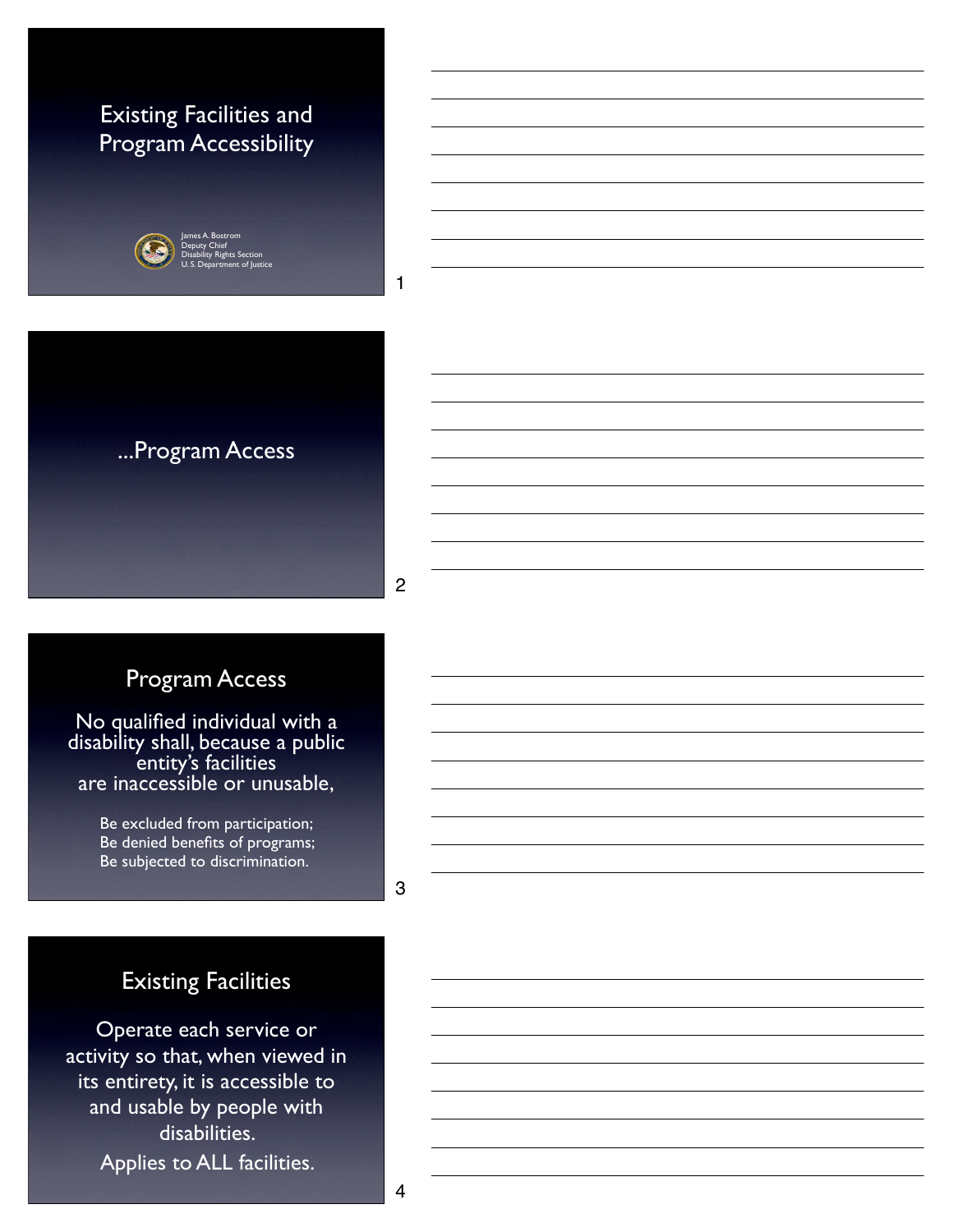### Examples of Program Access

- ‣ Relocating a service to an accessible facility, e.g., moving a public information office from the third floor to the first floor of a building.
- ‣ Providing an aide to enable an individual with a disability to obtain the service.
- ‣ Providing benefits or services at an individual's home, or at an alternative accessible site.

5

### Integration

Must give priority to methods that provide services, programs, and activities in the most integrated setting appropriate.

6

### "When Viewed in its Entirety"

- ‣ Look at each program or program component how do people participate generally?
- ‣ Identify locations in specific geographic areas county by county, town by town, or neighborhood by neighborhood.
- ‣ What services or programs are offered at each location? Who is the intended audience/customer base?

7

### "When Viewed in its Entirety"

- ‣ Which locations are accessible and to what extent?
- ‣ How well dispersed are the accessible locations? How convenient are they?
- ‣ What is the ratio of accessible vs. inaccessible locations in a geographic area (if applicable)?
- ‣ What are existing barriers to participation?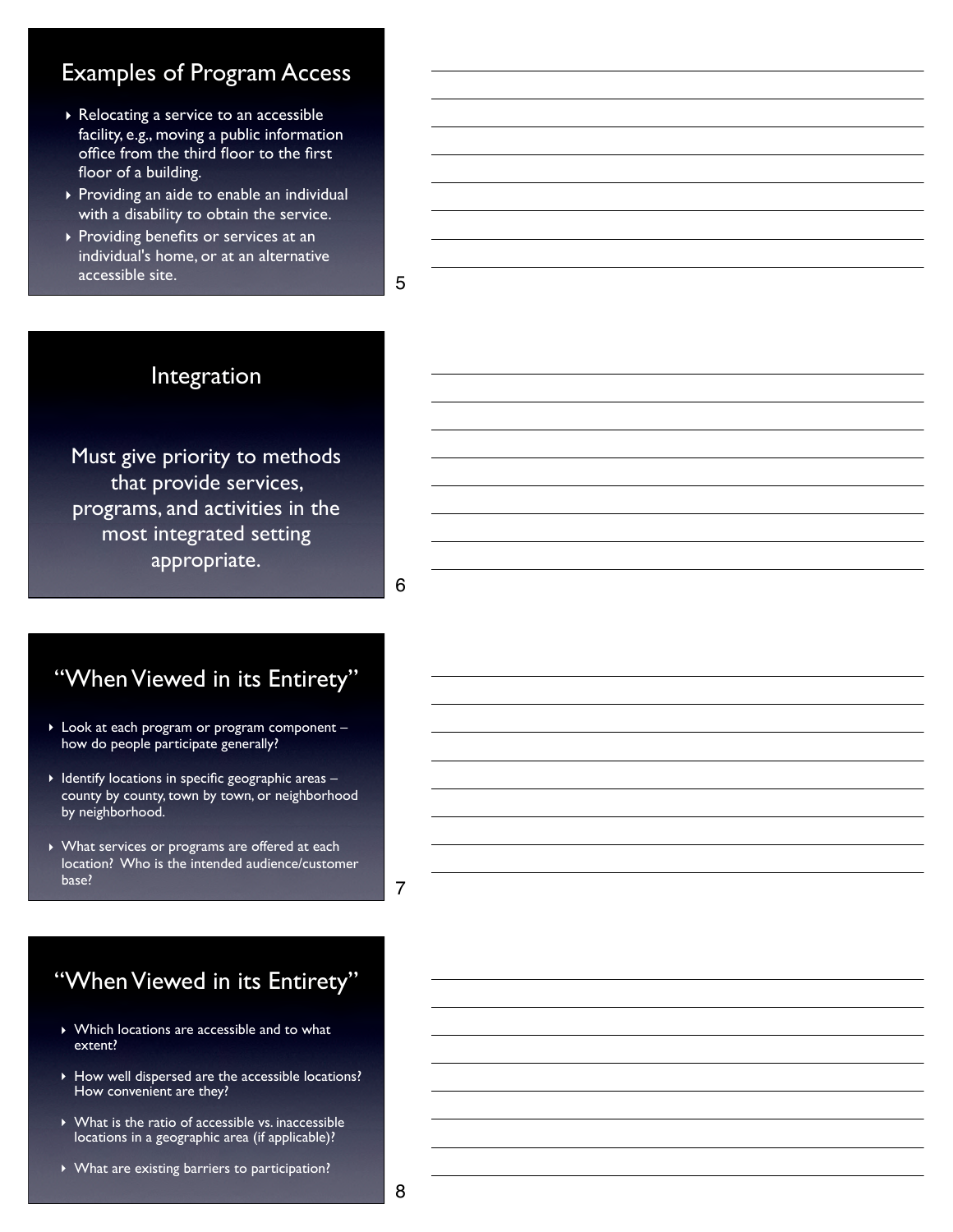# Program Access

(Not) Necessarily require a public entity to make each of its existing facilities accessible to and usable by individuals with disabilities;

(Not) Require a public entity to take any action that would threaten or destroy the historic significance of an historic property; or

(Not) Require a public entity to take any action that it can demonstrate would result in a fundamental alteration in the nature of a service, program, or activity or in undue financial and administrative burdens.

9

### Program Access

▶ Exceptions:

- ✓ fundamental alteration in the nature of the service, program, or activity
- ✓ undue financial and administrative burdens.
- ✓ BUT, public entities must take any other action that would ensure that individuals with disabilities receive the benefits or services.
- ‣ May not carry an individual with a disability as a method of providing program access, except in "manifestly exceptional" circumstances.

10

Self-Evaluations and Transition Plans & The Importance of the ADA **Coordinator** 

11

### Program Access

- ‣ I already did them 20 years ago!!!!! ✓ Times change - so do facilities, programs, and staff, and……. the 2010 ADA requirements.
- ‣ I think we did them 20 years ago, but I can't find it anywhere!!!!

✓ See above.

‣ I just got here and I don't know anyone or where anything is – help!! ✓ Hang in there.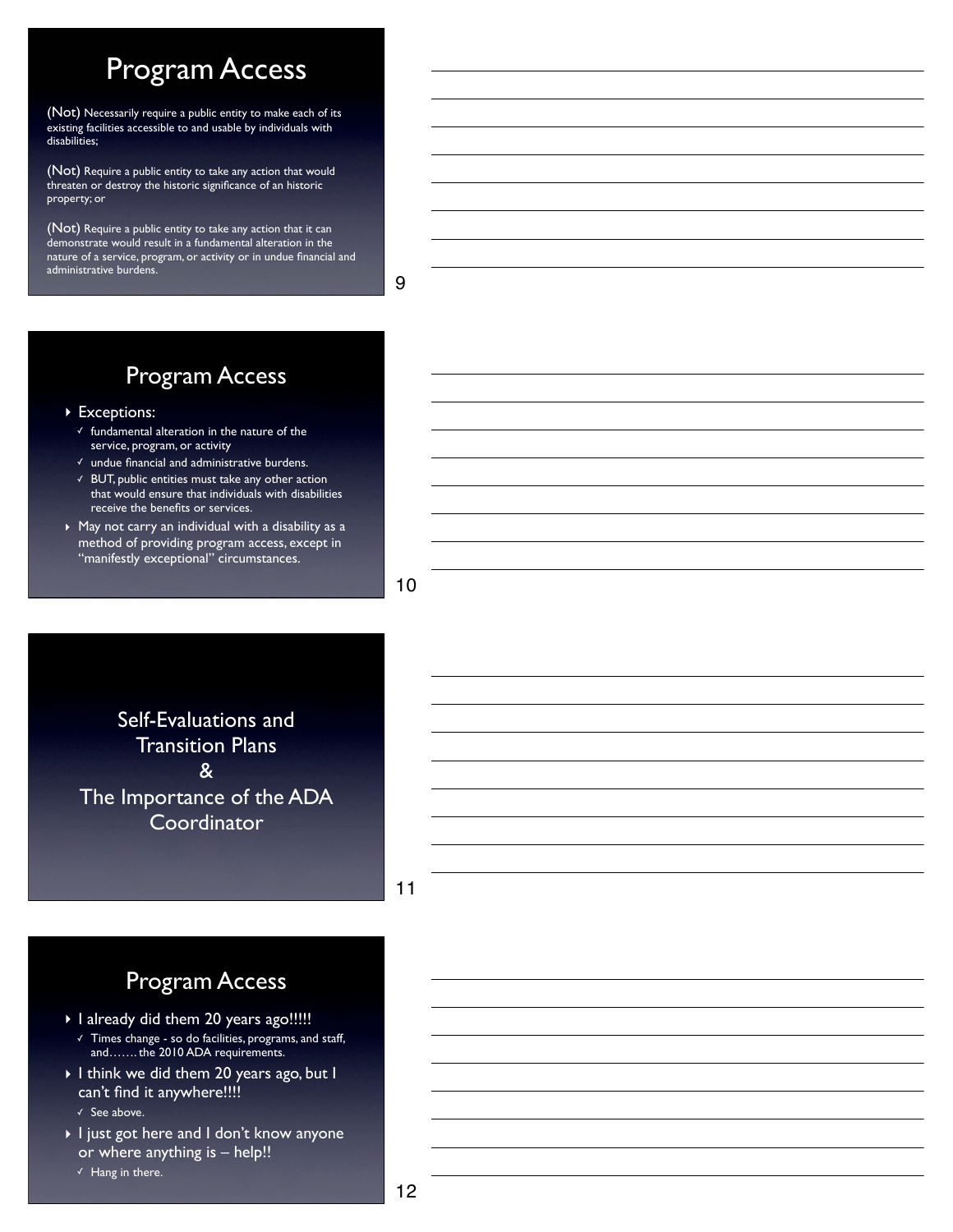### Planning for Success

- ‣ The 2010 revised regulations do not specifically require a new self-evaluation or transition plan. So, are we off the hook?
- ▶ How can you plan to meet compliance obligations without assessing where you are now and where you need to go?
- ‣ Completing an assessment, developing a plan, and following through may serve as evidence of a good faith effort to comply.

13

## Self-Evaluation

- ▶ Assess. A public entity shall, within one year of the effective date of this part, evaluate its current services, policies, and practices, and the effects thereof, that do not or may not meet the requirements of this part and, to the extent modification of any such services, policies, and practices is required, the public entity shall proceed to make the necessary modifications.
- ‣ Seek Input.A public entity shall provide an opportunity to interested persons, including individuals with disabilities or organizations representing individuals with disabilities, to participate in the self-evaluation process by submitting comments.

14

### Self-Evaluation

!Keep records. A public entity that employs 50 or more persons shall, for at least three years following completion of the self-evaluation, maintain on file and make available for public inspection:

(1) A list of the interested persons consulted;

(2) A description of areas examined and any problems identified; and

(3) A description of any modifications made.

15

### Transition Plan

- ▶ Make a Plan. In the event that structural changes to facilities will be undertaken to achieve program accessibility, a public entity that employs 50 or more persons shall develop…. a transition plan setting forth the steps necessary to complete such changes.
- ▶ Seek Input. A public entity shall provide an opportunity to interested persons, including individuals with disabilities or organizations representing individuals with disabilities, to participate in the development of the transition plan by submitting comments.
- ‣ Let the Public Know. A copy of the transition plan shall be made available for public inspection.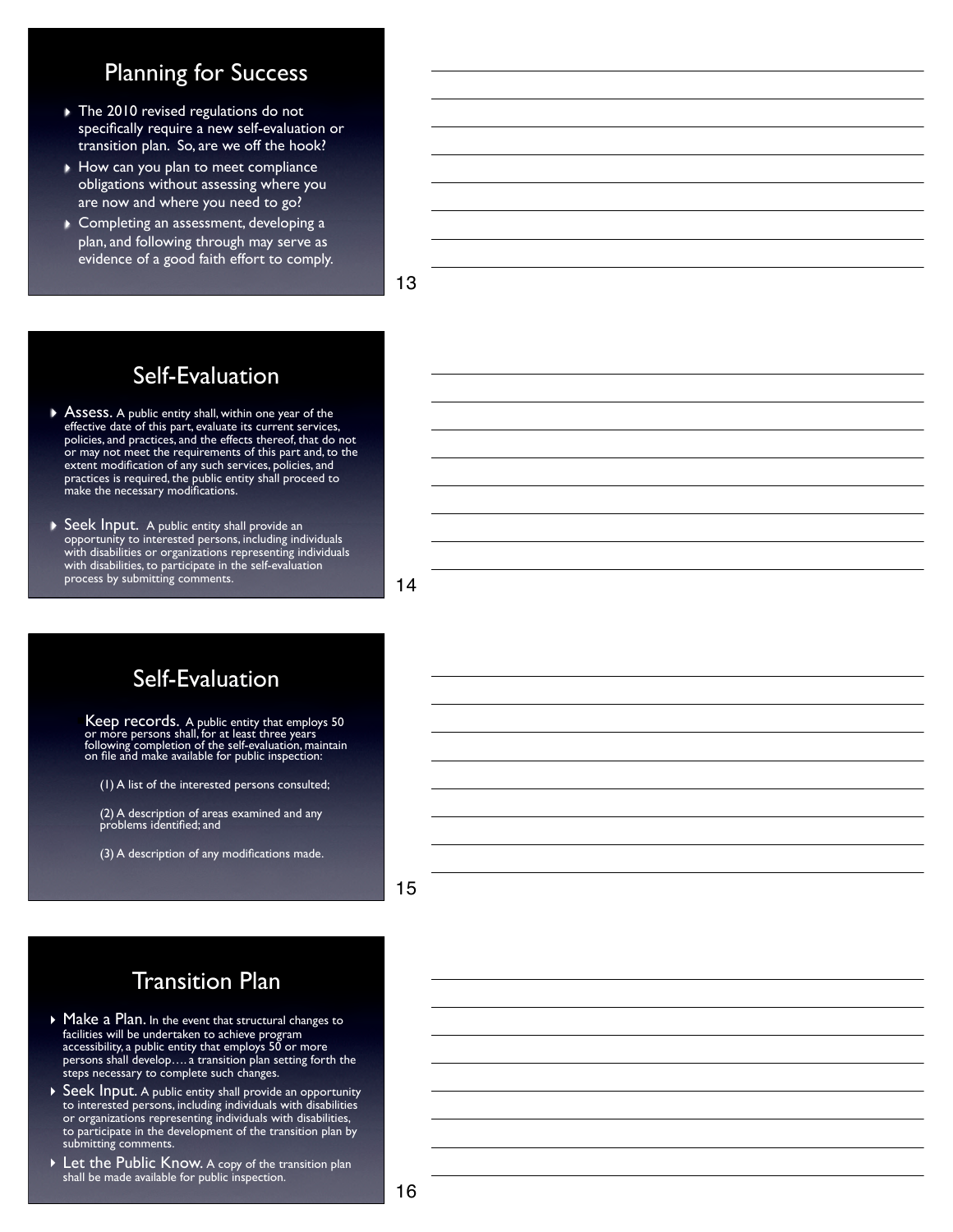### Transition Plan

The plan shall, at a minimum –

- ‣ (i) Identify physical obstacles in the public entity's facilities that limit the accessibility of its programs or activities to individuals with disabilities;
- ‣ (ii) Describe in detail the methods that will be used to make the facilities accessible;
- $\triangleright$  (iii) Specify the schedule for taking the steps necessary to achieve compliance with this section and, if the time period of the transition plan is longer than one year, identify steps that will be taken during eac
- ‣ (iv) Indicate the official responsible for implementation of the plan. !!!!!!!!!

17

# Transition Plan

...its transition plan shall include a schedule for providing curb ramps or other sloped areas where pedestrian walks cross curbs, giving priority to walkways serving entities covered by the Act, including State and local government offices and facilities, transportation, places of public accommodation, and employers, followed by walkways serving other areas.



#### 18



#### 19

#### How Do We Begin? Gather People & Resources

- ‣ Identify and locate the people needed to make decisions. Facilities staff, department representatives, and management.
- $\blacktriangleright$  Identify the people you can count on  $$ allies who will support and help you.
- ‣ Identify people with disabilities in the community.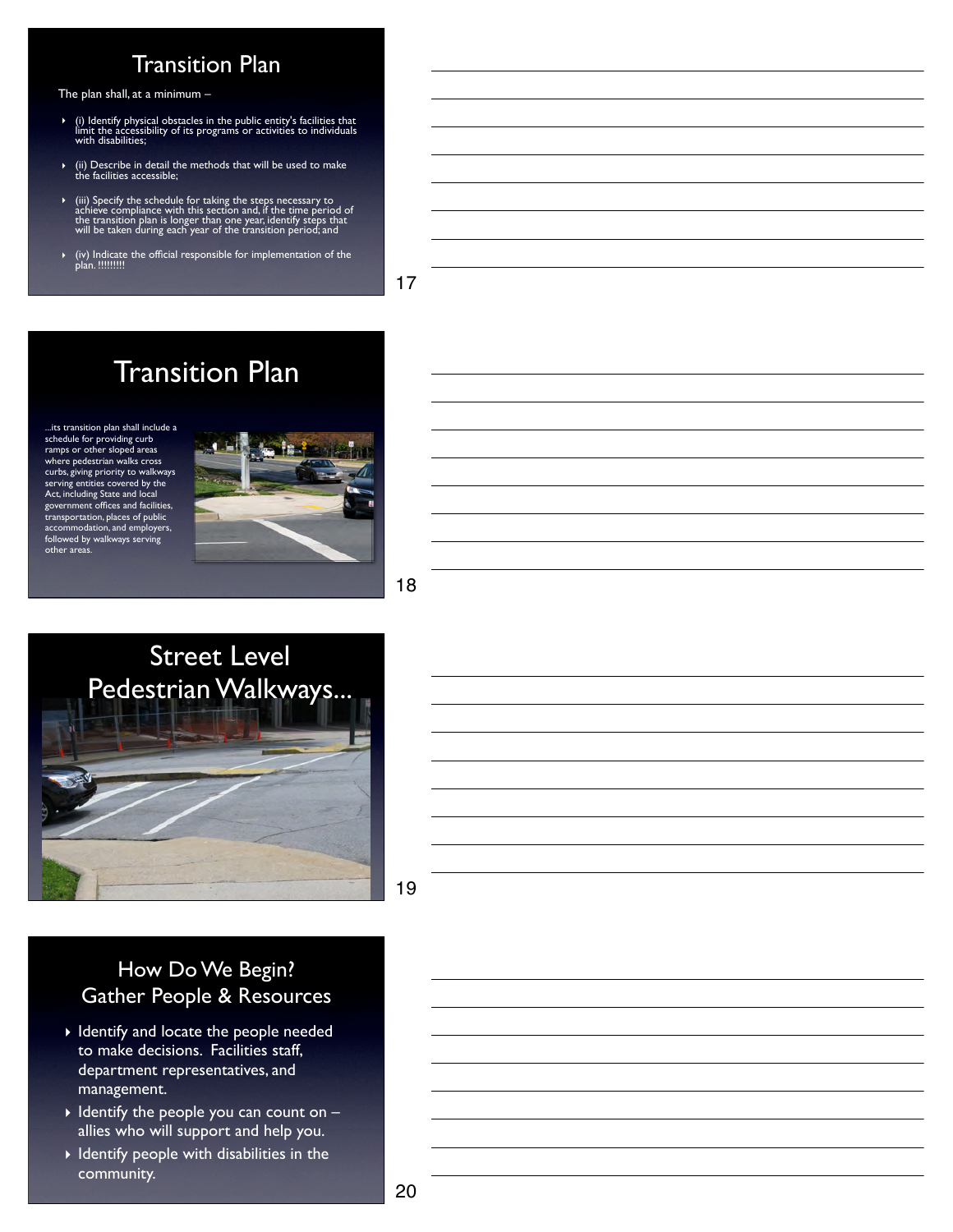#### Make Some Initial Decisions

- ‣ What will we assess?
	- ✓ Each physical structure?
	- ✓ Each individual program?
	- ✓ A combination of both?
- ‣ Some programs, by their nature, may be best suited to one method over the other method.
- ‣ What works is what works design an approach the best fits your own structure and needs.
- ‣ Don't forget what has already been done build upon it.

21

#### Questions to Ask (and Answer)

- ‣ Understand your agency's programs, activities and services:
	- ✓ What are they?
	- $\checkmark$  What are they intended to do?
	- ✓ Why are they carried out or delivered in the manner they are?
	- ✓ What is the underlying purpose of them?
	- ✓ What, if any, eligibility requirements exist for each program? Are they necessary?
- ‣ Assess institutional commitment does one exist? Can it be built?

22

#### More Questions to Ask

- ‣ Review original (1990s) self-evaluation and transition plans. Do you know where they are both in terms of physical location AND content?
- ‣ How current are the self-evaluation and transition plan?
- ‣ What has changed or no longer exists?
- ‣ What is new? What do we need to address now that we didn't before?

23

#### More Questions to Ask

- $\triangleright$  Know who has responsibility for what. What are YOUR responsibilities? Who has responsibilities for program access, policy, and facilities issues? EEO?
- ‣ Do we have an ADA Coordinator?
- ▶ Do we have a grievance procedure?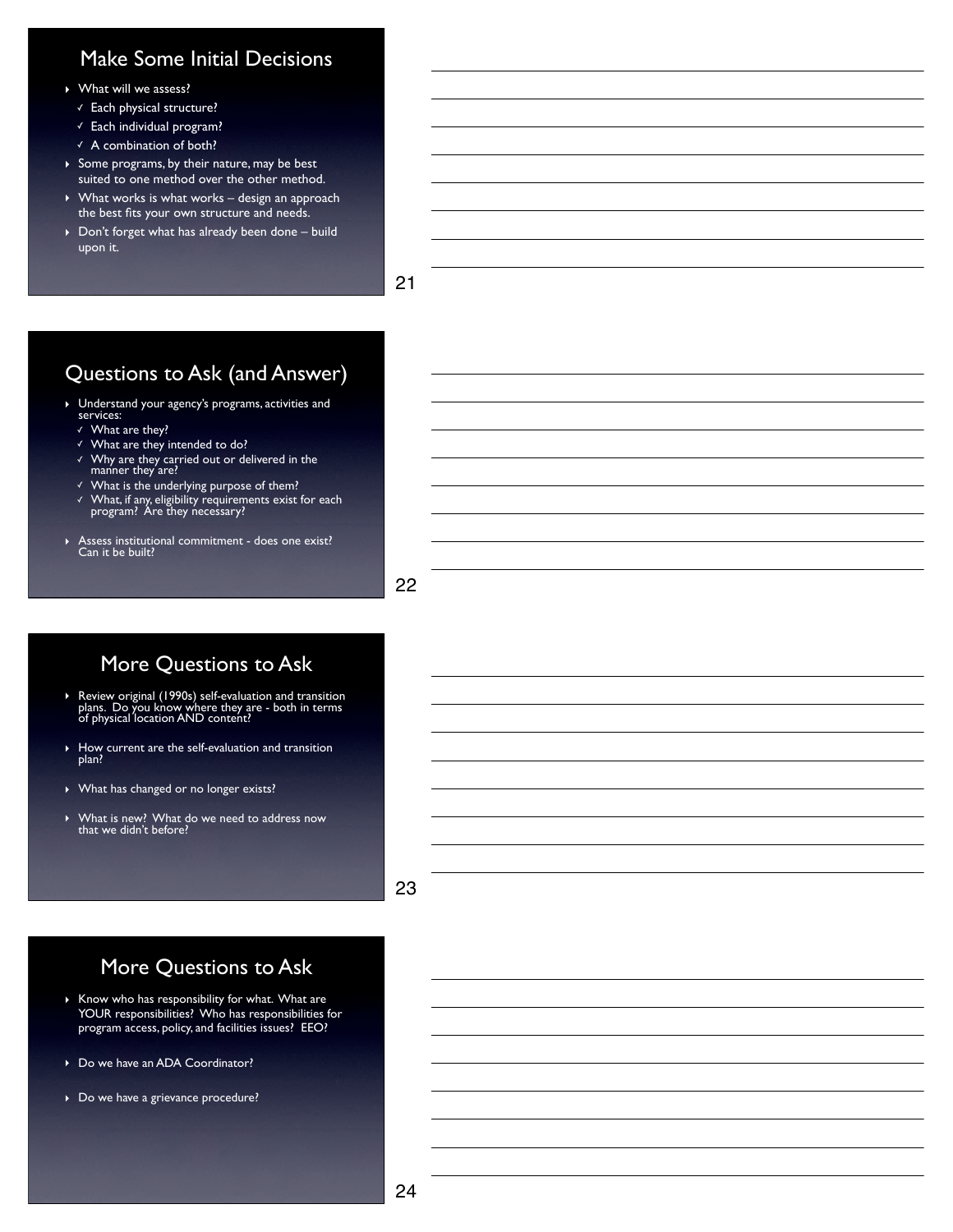#### Where Do I Go From Here?

- ‣ Understand the requirements of the ADA. Don't be afraid to ask and use resources. There are NO stupid questions.
- ‣ Never, ever be afraid to say "I don't know" to anyone. Always promise to get back to them.
- ‣ Set realistic, achievable timeframes for all your activities. Don't set yourself up for failure.

25

#### Where Do I Go From Here?

- ‣ Develop your own support network. Developing relationships is important:
	- ✓ With the people at this conference and in this room. Chances are they have experienced what you are dealing with and have some good suggestions. You don't have to feel alone.
	- ✓ Reach out and develop relationship with the disability community in your area. They can identify priorities, help to develop a realistic compliance plan, and provide other valuable input.
	- ✓ Contact and develop relationships with designated Federal agencies they can be your friend.
	- ✓ Keep DOJ and the ADA Network on speed dial.

26

Self-Evaluations and Transition Plans

New Requirements in the 2010 Standards

27

#### Sections 234 – 243 & Chapter 10: Recreation Facilities

- ‣ Amusement Rides
- ‣ Recreational Boating Facilities
- ‣ Exercise Machines and Equipment
- ‣ Fishing Piers and Platforms
- ‣ Golf Facilities
- ‣ Miniature Golf Facilities
- ‣ Play Areas
- ‣ Swimming Pools, Wading Pools, and Spas
- ‣ Shooting Facilities with Firing Positions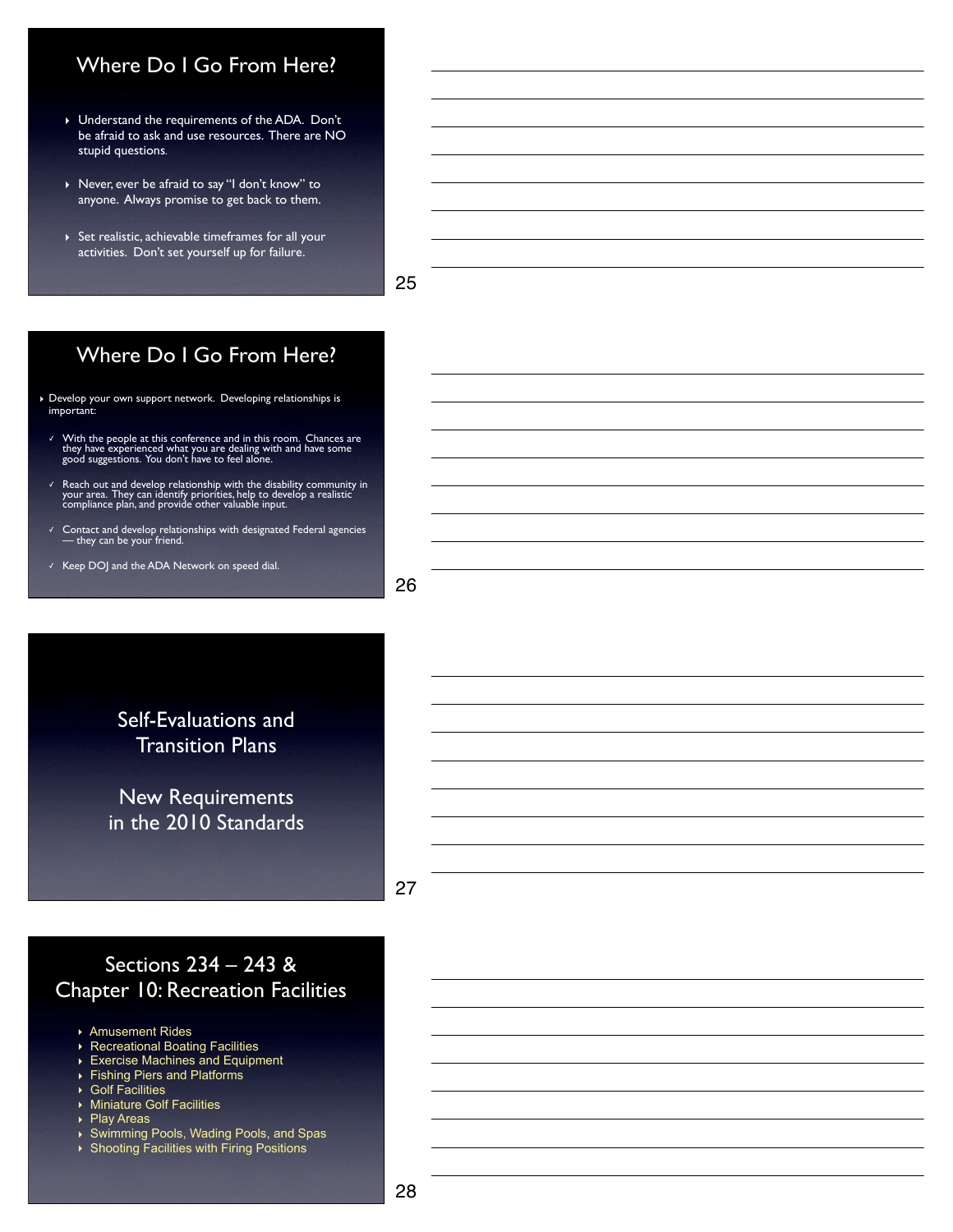# Exercise Facilities

Section 236 Exercise Machines and Equipment

Section 1004 Exercise Machines and Equipment





29



30

# Exercise Machines

Accessible route and shared clear floor space...



31

# Fishing Piers and Platforms

Sections 237 and 1005

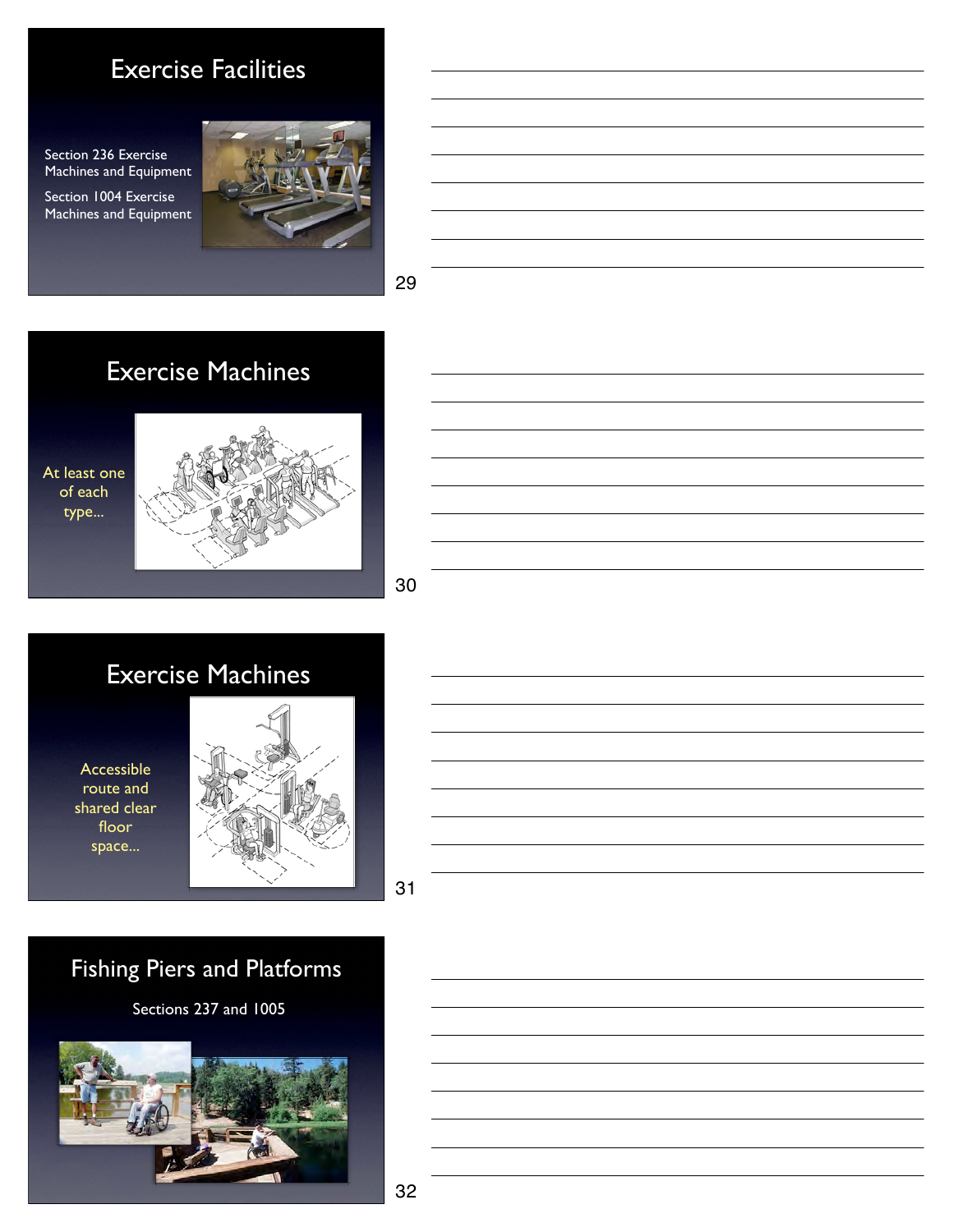# Golf Facilities

Section 238 Golf Facilities Section 1006 Golf Facilities





33

# Miniature Golf Facilities

Section 239 Miniature Golf **Facilities** 

Section 1007 Miniature Golf **Facilities** 



34

# Play Areas

Section 240 Play Areas Section 1008 Play Areas





35



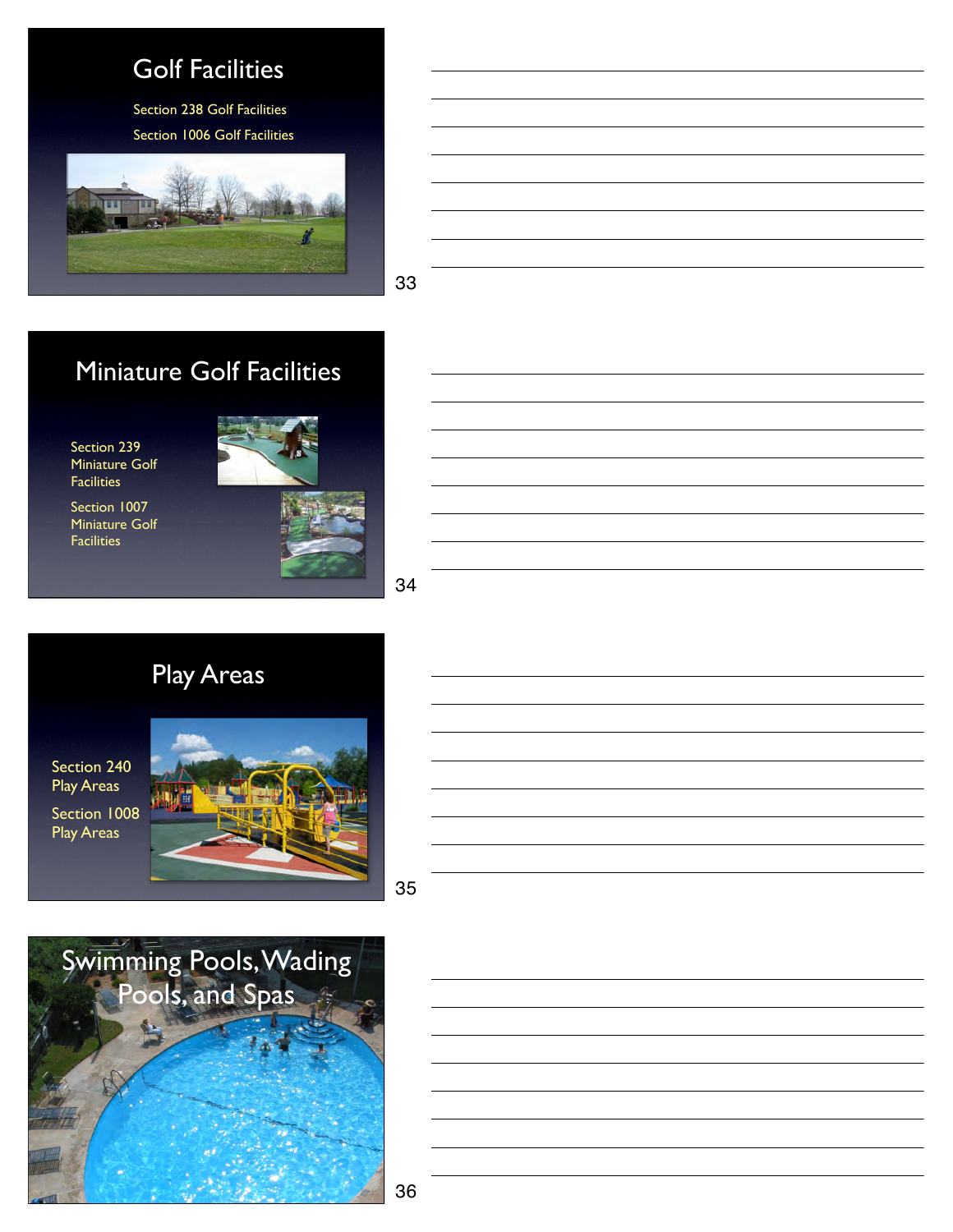## 235 & 1003 Recreational Boating Facilities



37

## Recreational Boating Facilities



38

# 35.130(b)(7) Reasonable Modification

A public entity shall make reasonable modifications in policies, practices, or procedures when the modifications are necessary to avoid discrimination on the basis of disability, unless the public entity can demonstrate that making the modifications would fundamentally alter the nature of the service, program, or activity.

39

#### Accessible Taxi -- Aisle Location

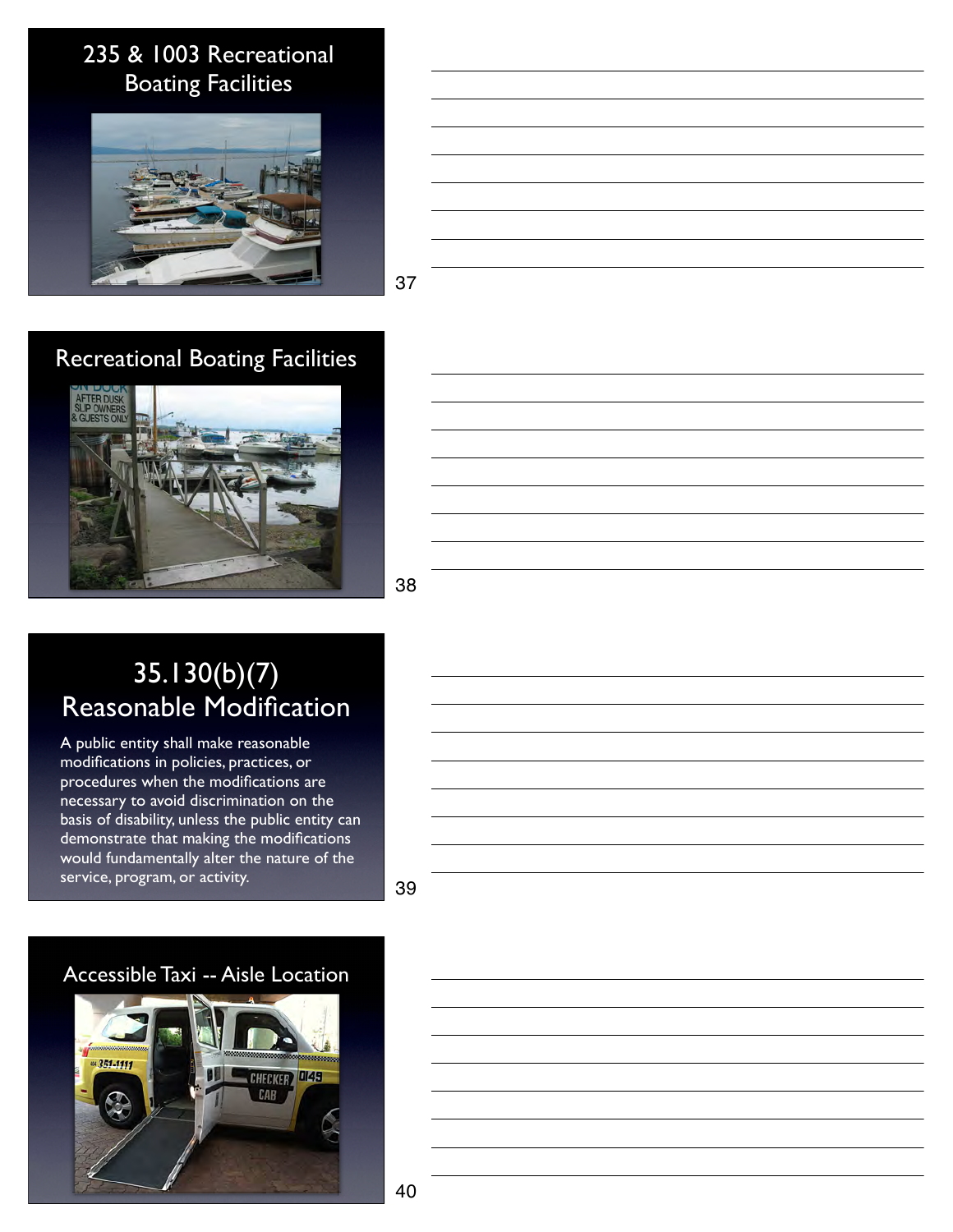# Accessible Taxi Zone?



41

# Modification of Policies...



42







43

# §35.133 Maintenance of Accessible Features

(a) A public entity shall maintain in operable working condition those features of facilities and equipment that are required to be readily accessible to and usable by persons with disabilities by the Act or this part.

(b) This section does not prohibit isolated or temporary interruptions in service or access due to maintenance or repairs.

(c) If the 2010 Standards reduce the technical requirements or the number of required accessible elements below the number required by the 1991 Standards, the technical requirements or the number of accessible elements in a facility subject to this part may be reduced in accordance with the requirements of the 2010 Standards.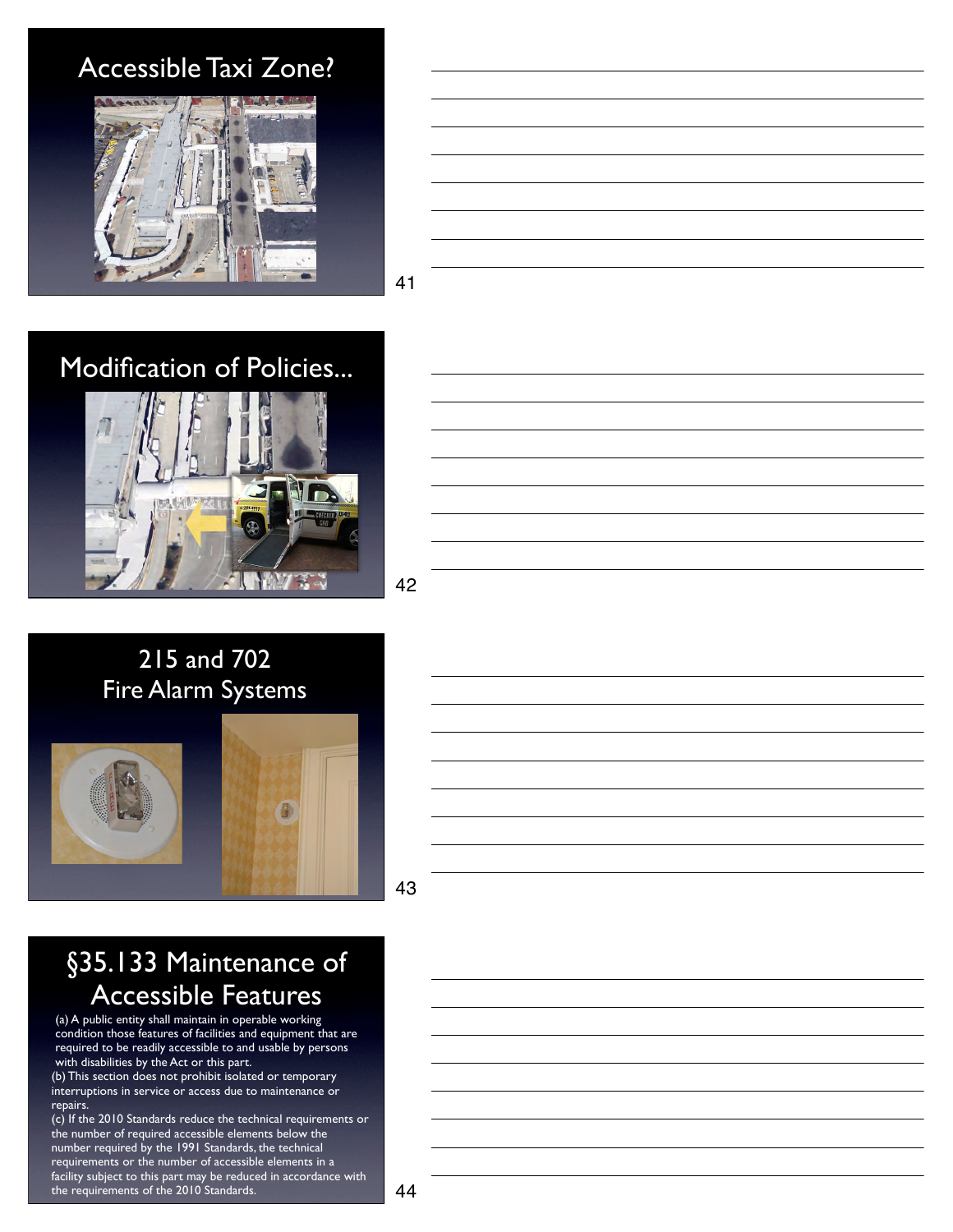

45



46

# § 35.160 General --Communications...

 $\overline{(a)(1)}$  A public entity shall take appropriate steps to ensure that communications with applicants, participants, members of the public, and companions with disabilities are as effective as communications with others.

47

# Security Check at Dorm Entry

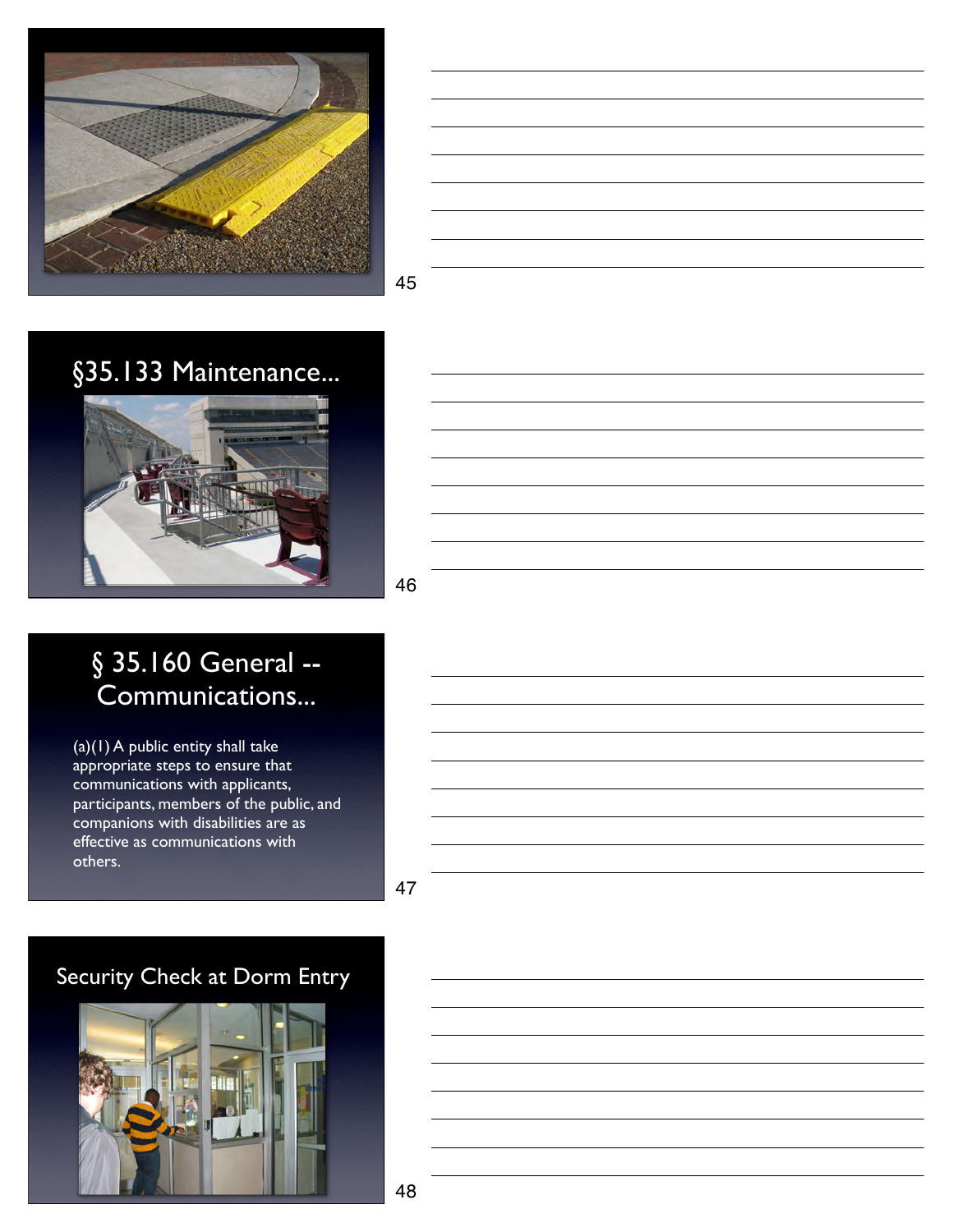



49

# Two-Way Communications -- Building Entry





# Emergency Call Stations

Not on Accessible Route





# Emergency Call Stations